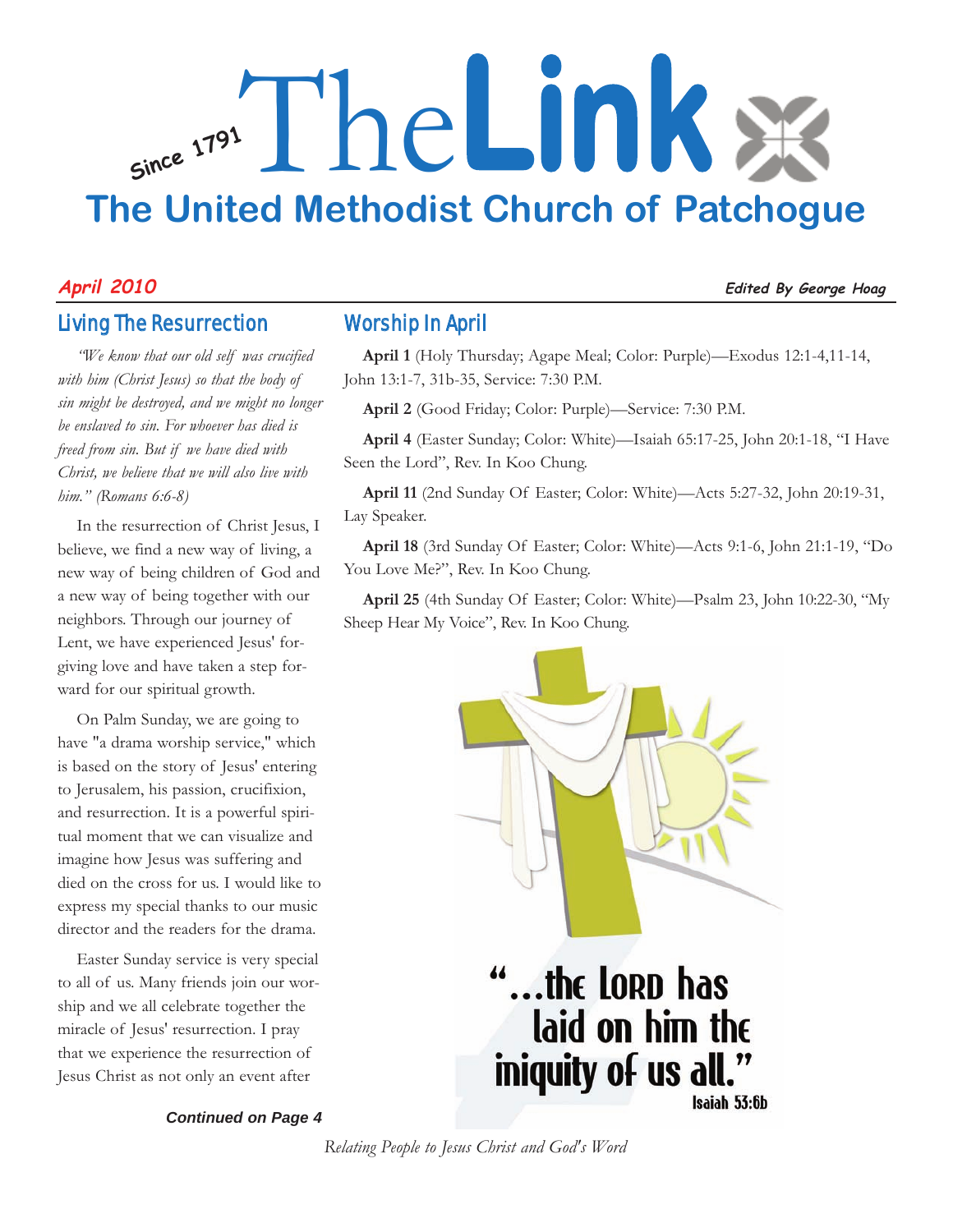# Circle of Concern

# *For Bereavement:*

For the Family and Friends of Ruth Jones Wyckoff. Ruth was married in Patchogue UMC in 1939 and served as a Sunday School Teacher.

# *For Guidance:*

Lisa D., Barbara McAllister, Joe Brentlink, Ray Gallo, Ray Clark, Maj. Don Cornwell stationed in South Korea, Cat Placement and Rescue, Christy Wood, Lois Wood, Michael Dellazizzi and family, Michael Amarati, Philip Demacos, Joanne, Robert C. Hiene, the Americo Family, Philip Crandall, Rose Conti and Dean Butera's mother, Bob Pignataro , Irene and Scott Schwartzberg, the Mansfield family on the death of their cousin Rachel Gilligan., Holly Nelson.

## *These Who are Hospitalized:*

Josh Boneventure, Christine Quinn's cousin Frank, Nana Grace, Nancy Marshall, Bertha Smith, Corinne Burdett, Cheryl Keeley's mother in law Marie, Lee Hollowell, Mary Payne, John Prodan and Connie Ott's grandson, Roberto (Bayport UMC), Marino Rice, Alice Titus , Harry Watson , John Casale, Debbie Fiore, Kathy Hollowell and Paul Rice (hip surgery).

# *These at Home:*

Betty Hansley, Joan Welsh, Joseph Weinzettle, Pat Carlson, Natalie Burnett-Lynch, Kathleen Chodorski, Philip Crandall, Kyra McCarthy, Debi DelRossi, Belle Barile, Tom Furman, Lisa Lopez, Dorotea Sanchez, Mary Jones, Mike Welsh, Hazel Freely, Dave McKendrick, Timothy Oliva's Aunt Susan, John Krulger, Shelly Granger, Marie Lino, Marta, Donna Herrick and Philip Rudolph, Mike Amodio, Jytte & Nils Forensom (Geri Sheridan's relatives in Denmark), Robert Dodge, Suzanne Olivotti-Dodge and Shelly Granger.

# *These who are in Rehab or Nursing Care Facilities:*

Alice Zahnd in Patchogue Nursing Center, 25 Schoenfeld Blvd., Patchogue, NY; Anna Satterly in Brookhaven Health Care Facility, 801 Gazzola Drive, East Patchogue, NY 11772; Kitty Brunnemer in Cedar Lodge Nursing Home, 6 Frowein Road, Center Moriches, NY 11934; Gerry Flood in St. James Nursing Home (Room 269) 273 Moriches Rd., St. James, NY 11780; Doris Shrimpton in Bellhaven Nursing Center, 110 Beaverdam Rd., Brookhaven; Hazel Nargi, Rachel Nason in McPeak's Adult Home, 286 N. Ocean Ave., Patchogue; Marian King in Sunrise Assisted Living, 2 Hills Rd., E. Setauket, Rm. 2; Anna Bonfe, Rm. 201, Cunningham Bldg., Loretto Rest, 708 E. Brighton Ave., Syracuse, NY 13205; Connie Halliwell, Our Lady of Consolation, 111 Beach Drive, West Islip, NY 11795.

\* Please contact the Church Office if someone should be removed or added.

# **Stewardship**

The first Wesley Dinner on February 25 was a great success. Although there were torrential downpours that day, more then fifty people came out for the dinner. We had a lot of volunteers from greeters to the clean up crew. Most were from our Church, but a few were not.

About 90 meals were fed to guests, another dozen to volunteers. Many hungry people came back for a second serving and a couple of those requested meals to take home. All enjoyed not only the meal, but the fellowship as well.

Many thanks to the volunteers. Chef Steve Shadbolt and family prepared the meal on Wednesday night. Carol Kirschner, Barry Burrell and Lenny Pearson were shopping for the food and discussing what they needed for l00 guests. Another shopper overhearing them asked what they were doing and then donated towards the project. Several volunteers bought the left over food, providing \$60 for the next dinner. That will be on Thursday, March 25. See you there.

We have some dedicated teachers for Sunday School. Debbie and Don Kolacki spent a Sunday afternoon sprucing up their classroom up in the old Church office of the Cloud Room. Don has been doing the children's sermons for some time now and we all enjoy them. We need a few more people to help with Sunday School lessons. If you can be a teacher or teacher's aide, please call Superintendent Barbara Schroeder evenings, at 714-4283. She would also appreciate suggestions to improve our Sunday School.

Barbara Schroeder and Carla

*Lift up your church with your prayers, presence, gifts and service.*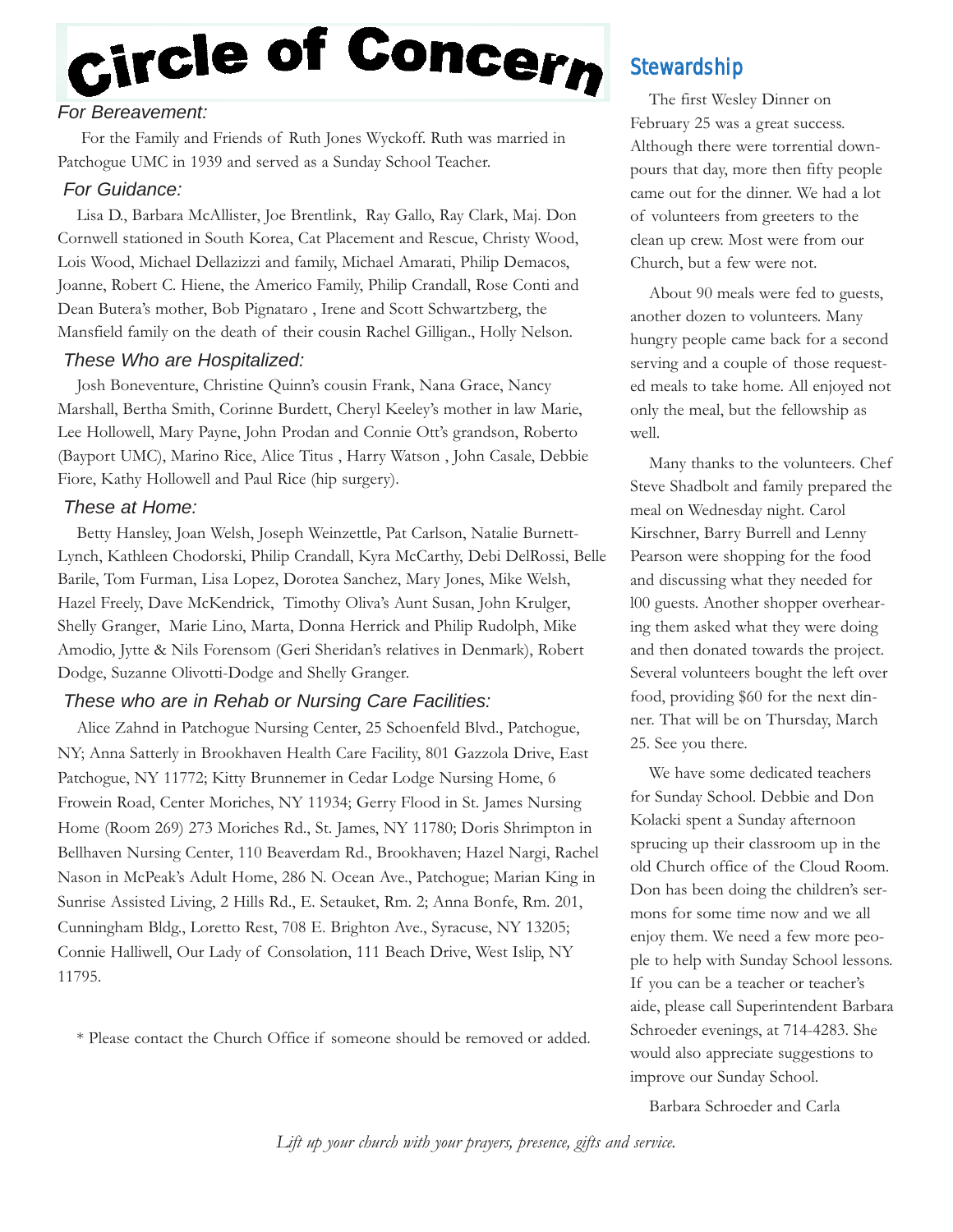Gibson, MYF leader, hosted the Spaghetti & Meatball Dinner on March 5. One hundred people attended the dinner that raised \$400. This was split between the Heifer International and World Vision Famine projects. A parishioner donated \$100 to the Heifer Fund. This fund helps children and families around the world receive training and gifts of animals that help them become self-reliant.

The 30-Hour Famine is a youth movement to fight hunger and feed hungry children around the world. Our MYF, which includes the Confirmation Class, numbers l8 young Methodists. It is great that our youth are becoming involved in the life of the Church. With Carla's encouragement, our kids raised \$640 through the Spaghetti dinner and soliciting sponsors for the sleep over/Famine on March 6.

Fifteen youth slept in Wesley Hall the night of March 6. Carla organized games and fun things with the support of Luann Layton and Raquel Miller in the afternoon. Steve Rice stayed Saturday night with Carla and everyone finally went to sleep around 2:00 AM. These blurry eyed good stewards were in Church Sunday. The last major sleep over was decades ago.

Our intrepid Carla Gibson is planning another MYF outing to Papa John's Pizza around noon on Sunday April 25. Barry Burrell arranged with the owner for the kids to make pizza. Papa John's is at 133 Medford Avenue (Route ll2) in Patchogue. The owner has offered a rebate to the Church of \$1 for each pizza purchased by anyone that says he is from our Church. There will be flyers at Church. This is a generous offer and we appreciate the offer. Every little bit helps us.

Early Head Start has used an area below the Cloud Room to store their stock of paper goods and utensils. They had to go through the boiler room to get to that area. They would leave the fire door chocked open, lights on and placed combustible items in the boiler room. Their many trips also tracked the soot from the boiler room onto the hallway floor, where kids sometimes played. This situation forced the Trustees to have them relocate their supplies. Barry Burrell, Ray Henson, Lenny Pearson, Steve Rice, and I moved their two lockers plus two loaned them by our Church, into the lower stairwell of Wesley Hall.

The Trustees are wrestling with our old steam boiler. We are not sure of its age. It began as a coal fired boiler and converted to fuel oil in the l960s. Swezey Fuel Oil Company increased its efficiency in the l980s. In early February it began giving off steam from what we think is one of the seams. The boiler is larger than a Chevy Suburaban automobile. Large steam boilers are built of sections that bolt together. Between the sections are rope sealers. We hope it is a compromised seal or a cracked area that can be repaired. But several thousand dollars worth of work is necessary to remove old insulation and prepare the area for a complete inspection.

If the old boiler can be repaired, we will have to re-insulate the area and hope to coax a few more years out of it. The problem with putting it back on line is both it's age and inefficiency. At best it is over sixty years old and other weak areas may develop. One contractor estimated that a new natural gas boiler will pay for itself in ten years. Last year (mild winter) it cost \$l6,000

*Celebrate your life! Witness for your faith!*

to heat both buildings. During the coldest days of this past winter, we were burning seventy gallons of fuel oil a day!

Estimates for a complete boiler replacement run around \$l00,000. Last year we had to remove the old buried oil tank and install two smaller ones in the basement. The oil tank and boiler at the parsonage had to also be replaced. This work has reduced our endowment funds drastically.

We understand that the Church's finances, like your own, during these tough times are stretched. A Chinese Auction is being planned for the fall. Grants are being examined; but these funds are many months to years in obtaining and then for much less then we need. What we need is your help! Please pray for a solution. Think outside the box for fund raiser ideas. If you have ideas about raising money, please contact Ed Klingel, or any Trustee, or call the office (475-0381) and tell Chris, our secretary. With your help and support, we will persevere.

Thank you and may God Bless you.

#### *—Dave Hollowell*

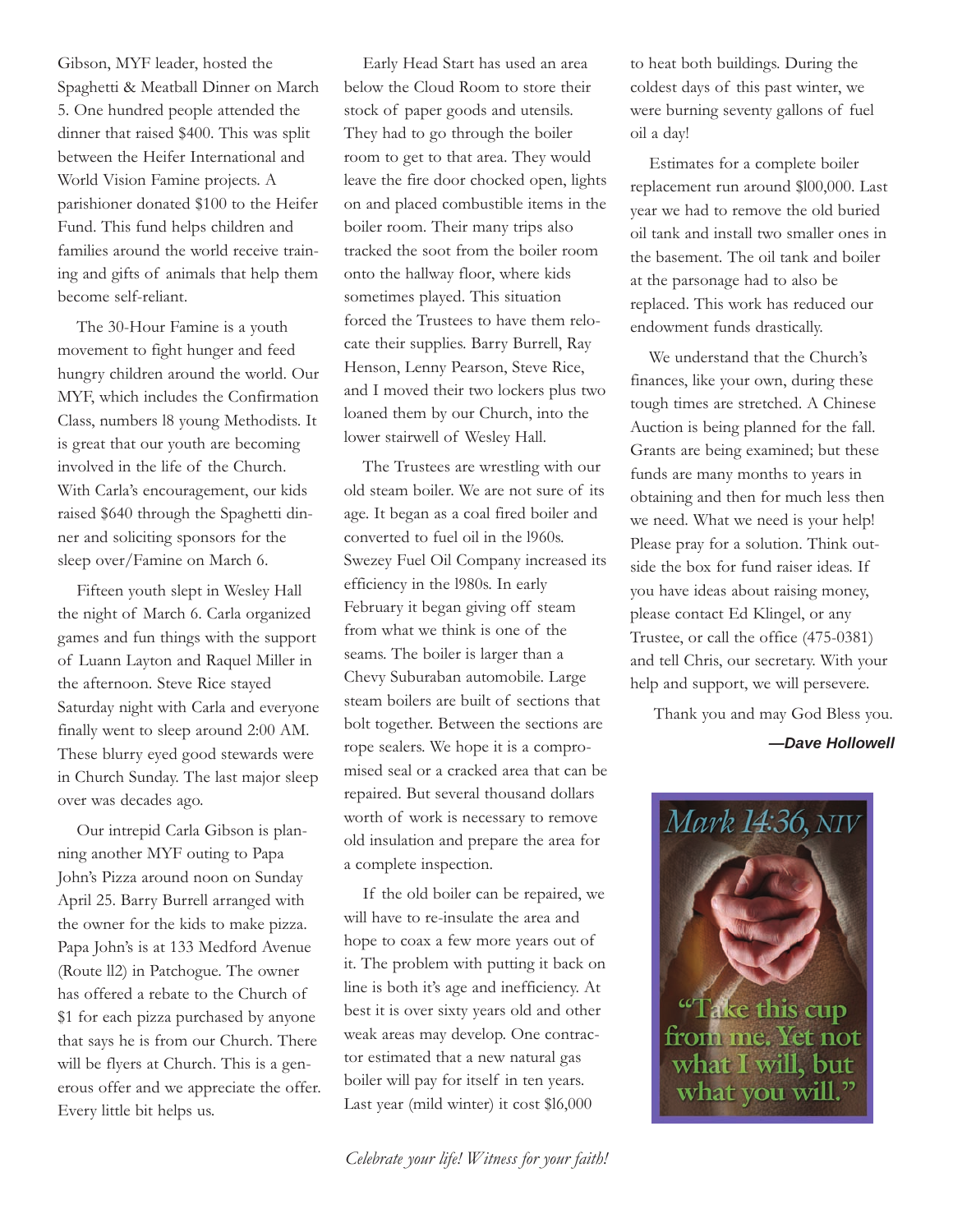# Resurrection (from Page 1)

death but also the reality of our daily lives.

I want to take this moment to encourage you and your family to join us on Easter Sunday, April 4, as we once again look at the reality of the Resurrection of our Savior. Invite a friend to come with you for this very special day.

Col. 1:18: "And he is the head of the body, the church; he is the beginning and the firstborn from among the dead, so that in everything he might have the supremacy."

Jesus Is Alive!

#### *—Rev. In Koo Chung*

### An Easter Prayer For Children



Time for joy and time for giving

Time for remembering Love while living.

Take this message Easter Day Show kindness, care At home and play.

It's in our very acts of giving Easter's joy Makes life worth living.

Children round the globe now hear Keep Easter In your heart all year.

May joy and love spread land to land Linked heart to heart And hand to hand!

*—bellaonline.com*

# Meet Our ESL Teacher.

Jean Romeo has been teaching ESL classes at our church for the last four years, initially through BOCES and the last two working directly for the church. She brings not only a wealth of experience to her work, but also a loving and caring attitude.

Jean was born in Brooklyn, of an Italian immigrant family. When she was a child, only Italian was spoken in the home. When she began school, she faced some of the same problems her present ESL students face. The experience of learning a new language, adjusting to school, and meeting new people gave her a sensitivity to others in similar situations.

Following in the footsteps of family members, Jean became a teacher, first earning a Masters in Education from Adlephi University. She taught music and the arts at a progressive private school, The Calhoun School, in Manhattan. After moving to Patchogue with her family, she taught pre-school at Emanuel Lutheran, and was an adjunct professor at Dowling College, where she was head of the Communications program for HEOP (Higher Education Opportunities Program).

It was in Patchogue that Jean met her husband and raised her two children. She holds her family dear and is proud of them.

Though most of the students in our ESL class are of Hispanic origin, Mrs. Romeo does not speak Spanish. How then does she teach? She explained that teaching English as a Second Language uses the immersion method. Students hear and speak only English. It is not uncommon in ESL classes to have students from many countries and languages together. In some of our earlier classes, we had students from Turkey, Iran, and Haiti, as well as from Mexico, Central and South America. Jean does, however, utilize bilingual materials and visuals to give the students more confidence in learning.

She finds them to be highly motivated, eager to learn, and very appreciative of help given them. Some face terrible odds— with no skills or education, they work hard at whatever jobs they can find and often face bias and hostility. Yet they come here to work because there is no work to sustain them or their families in their homelands. Some students were professionals in their native countries - Jean mentioned a lawyer, teachers, and an accountant. All want to learn English and become a part of this community.

When she began teaching at the UMC of Patchogue, Jean immediately felt at home. "I love the atmosphere of this church. It is an atmosphere of faith and welcome."

She feels that teaching should reflect the same patience, love and encouragement that Jesus used in teaching his message. Clearly, Jean Romeo is a fine example of just such a Christian teacher.

*—Barbara Becker*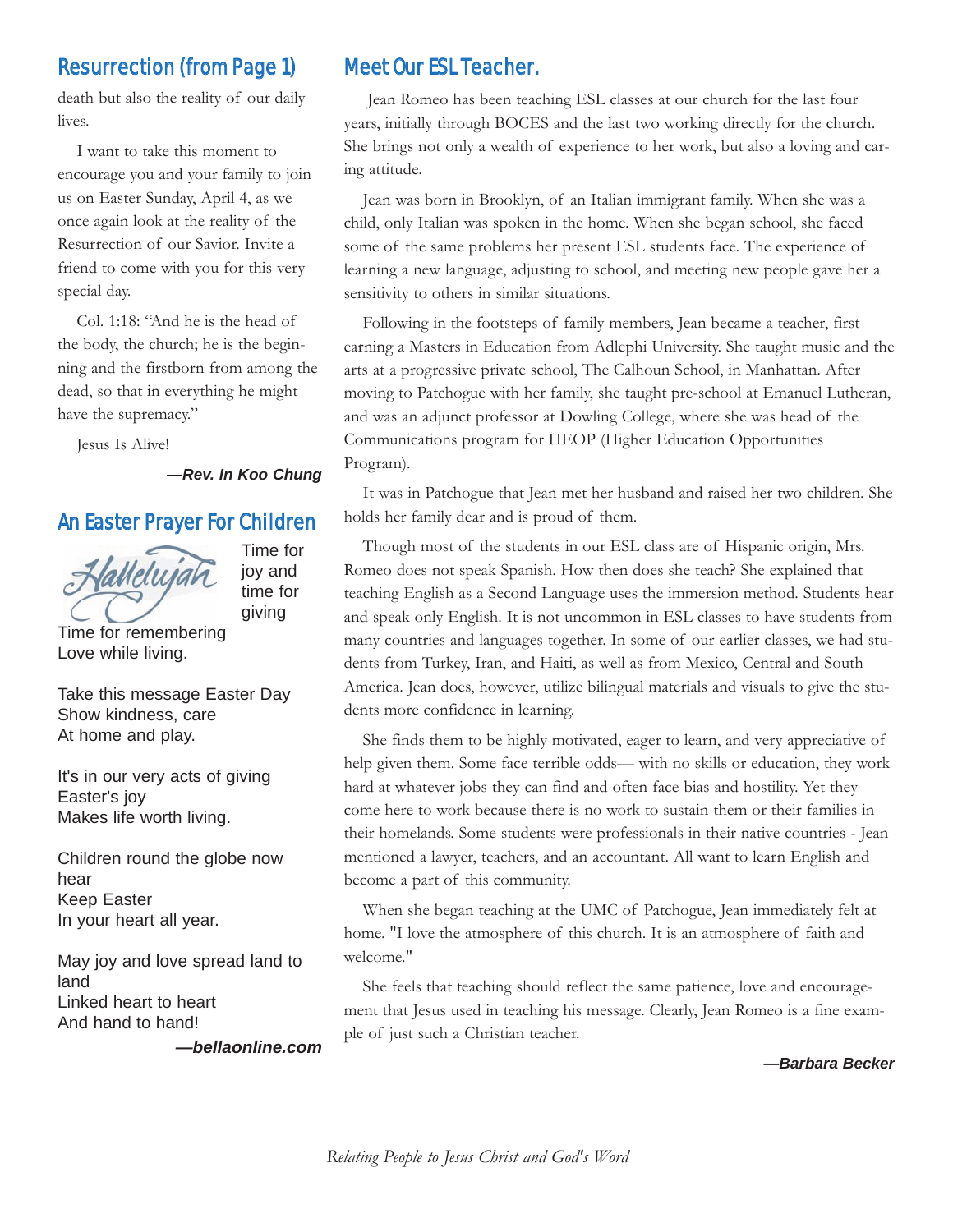# **United Methodist Church of Patchogue April 2010**

| <b>Sun</b>                                                                                                                                                      | Mon                | <b>Tue</b>                                                                            | <b>Wed</b>                                  | Thu                                                                                                                    | Fri                                                | <b>Sat</b>            |
|-----------------------------------------------------------------------------------------------------------------------------------------------------------------|--------------------|---------------------------------------------------------------------------------------|---------------------------------------------|------------------------------------------------------------------------------------------------------------------------|----------------------------------------------------|-----------------------|
|                                                                                                                                                                 |                    |                                                                                       |                                             | $\mathcal{I}$<br>Potluck Supper/<br>Agape Meal<br>7:30 p.m.-Maundy<br>Thursday Service<br>8:30 p.m.-Choir<br>Rehearsal | $\overline{2}$<br>7:30 p.m. Good<br>Friday Service | $\mathfrak{Z}$        |
| $\overline{4}$<br>10 a.m.-Easter<br>Communion Wor-<br>ship<br>Counters: Linda<br>Werner and Dave<br>Hollowell                                                   | 5<br>$7 p.m. -AA$  | 6<br>$10$ a.m.-Noon-<br>Food Pantry<br>$7:00$ p.m.— $AA$<br>7:30 p.m.-<br>Recovery    | $\overline{7}$<br>7:30 p.m.--Bible<br>Study | 8<br>7:30 p.m.-Choir<br>Rehearsal                                                                                      | 9                                                  | 10                    |
| 11<br>10 a.m.-Worship/<br>Sunday School<br>Counters: Lenny Pear-<br>son and Linda Stawecki                                                                      | 12<br>$7 p.m. -AA$ | 13<br>$10$ a.m.-Noon-<br>Food Pantry<br>$7:00$ p.m.- $AA$<br>7:30 p.m.-<br>Recovery   | 14                                          | 15<br>7:30 p.m.-Choir<br>Rehearsal                                                                                     | 16                                                 | 17<br>$9:30$ a.m.-UMW |
| 18<br>10 a.m.-Worship/<br>Sunday School<br>11:30 a.m. $-$<br>Finance Committee<br>7:00 p.m.-Healing<br>Service<br>Counters: Debbie<br>Kolacki and Kate<br>Weber | 19<br>$7 p.m. -AA$ | 20<br>$10$ a.m.-Noon-<br>Food Pantry<br>7:00 p.m.-AA<br>7:30 p.m.-<br>Recovery        | 21<br>7:30 p.m.--Bible<br>Study             | 22<br>5:00 p.m.-6:00 p.m.<br>-Wesley Dinner<br>7:30 p.m.-Choir<br>Rehearsal                                            | 23                                                 | 24                    |
| 25<br>10 a.m.-Worship/<br>Sunday School<br>Counters: Brenda<br>Klingel and Joanne<br>Shadbolt                                                                   | 26<br>$7 p.m. -AA$ | 27<br>$10$ a.m.-Noon-<br>Food Pantry<br>$7:00$ p.m. $-AA$<br>$7:30$ p.m.-<br>Recovery | 28<br>$7:30$ p.m.--Bible<br>Study           | 29<br>7:30 p.m.-Choir<br>Rehearsal                                                                                     | 30                                                 |                       |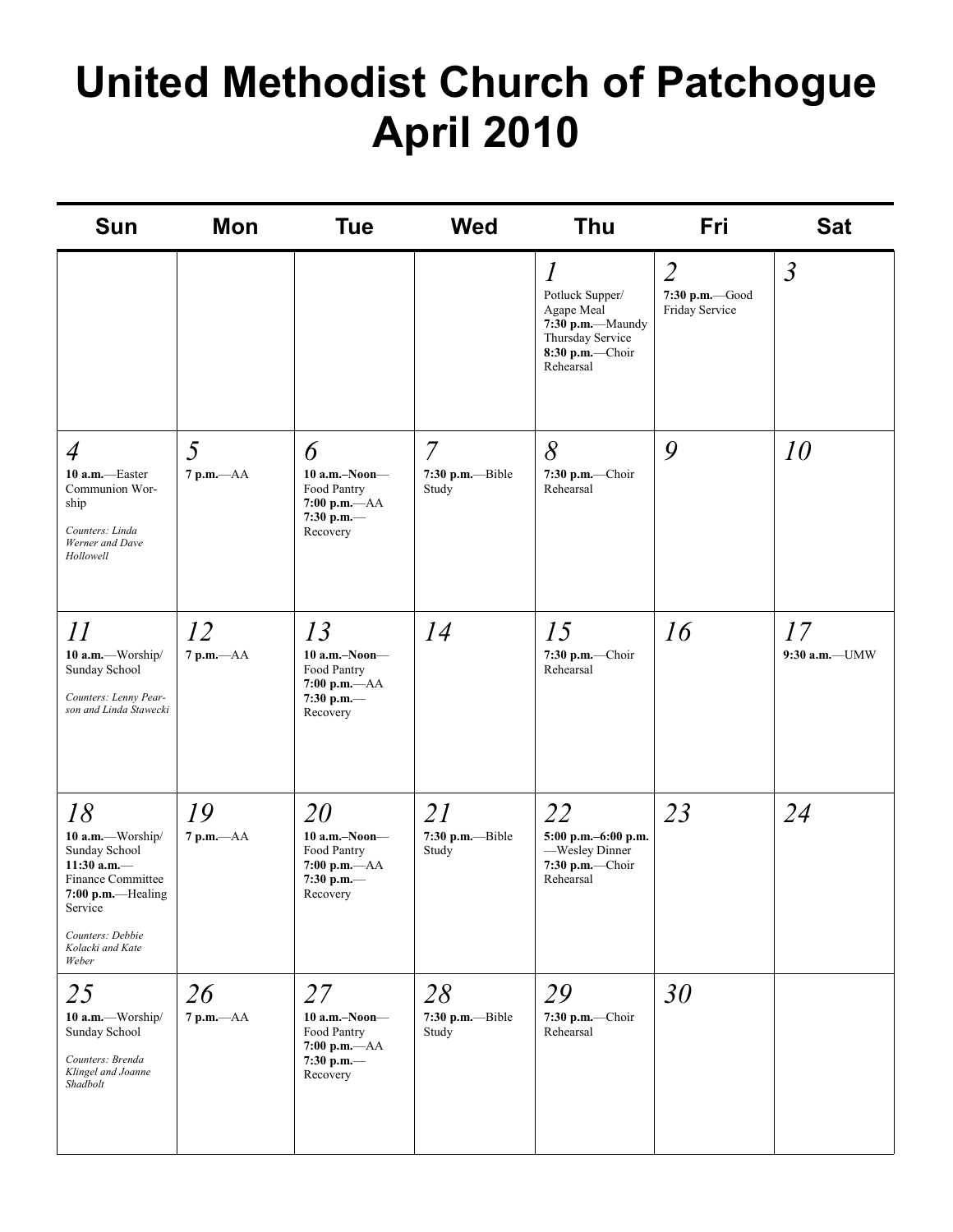

"And of course they all waited 'til 10 p.m. to announce that they needed a dozen colored Easter eggs for Sunday school the next day."

**DELIVERY AND CARRYOUT**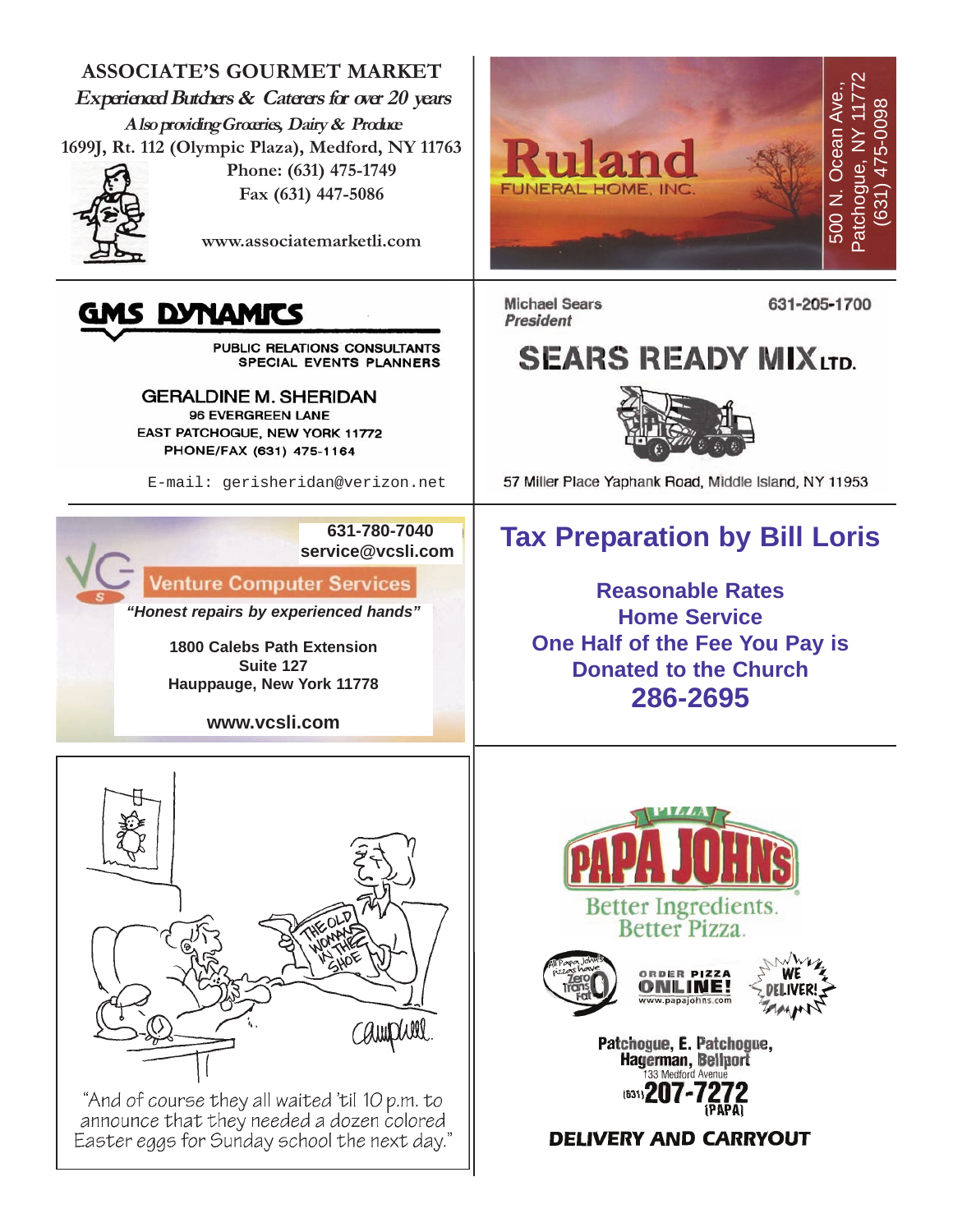# Women Face Long Road To Change In Church

Women have made major inroads in The United Methodist Church, but many of the issues the first Commission on the Status and Role of Women tackled in the 1970s remain on the radar today.

"It is very easy to take for granted that women are pastors and that women of all colors are bishops, district superintendents and top agency executives," said Garlinda Burton, an African-American laywoman who heads the United Methodist Commission on the Status and Role of Women. "But it was less than 40 years ago that we had no women bishops."

And few students in seminaries.

"When I first went to seminary at Vanderbilt in 1955, there were only four women in the student body. When I transferred to Claremont in 1960, there were four women students, no women faculty or administrators," said the Rev. Nancy Grissom Self, one of the first two commission executives. "Now both seminaries have student bodies that are 50 percentplus women."

"The period reflected intensely the reality of the first wave of clergywomen in the United States, women who were graduating from seminaries, completing candidacy and entering annual (regional) conferences for appointments and the journey toward full ordination," she said.

Not every woman made it. "It was a time of heavy casualties of women getting into conferences but many not staying," Kammerer added, "or entering extension ministries because of the discrimination.

"It was absolutely a time for all clergywomen to bond together—for survival, support, affirmation and empowerment and for strategizing how to offer our best

gifts to the church we loved (which) at the same time . . . was rejecting us."

Those were the early years of the Commission on the Status and Role of Women, which began as a study commission in 1968 and became a full-fledged agency eight years later.

#### **A nurturing family**

Dr. Trudie Kibbe Reed was one of the commission's first executives.

"The greatest gift I received from COS-ROW was living within an organization that transmitted education for social change through the lens of transformative leadership," said Reed, now president of Bethune-Cookman University.

"The very connectional nature of our United Methodist Church has made a big difference in supporting and encouraging me along the way," she said. "The commitment to inclusiveness . . . has been a strong thread of passion for me."

Barbara Ricks Thompson, who served as the commission's first president, agrees.

"I know that who I am today in large measure is due to my life in The United Methodist Church and its predecessor bodies. From childhood, most of my developmental experiences stemmed from some facet of the church," she said. "As an African-American, the church was the primary avenue for the wide range of experiences and contacts not readily available in the general society."

#### **A bumpy road**

The road has not been without potholes, Burton said.

"I'm very clear that my position as an agency exec was made possible by the risktaking advocacy of groups like COSROW, Black Methodists for Church Renewal, the Commission on Religion and Race and United Methodist Women.

"Those groups spoke truth about the destructive, counter-Christian impact of gender and racial discrimination on the cause of Christ in our church, and opened the doors for creative, committed women and people of color to take our rightful place at the leadership tables around the world," she added.

"Justice for women in church leadership is still a relatively new concept in our denomination."

In the early days, Kiyoko Kasai Fujiu said, "we worked a great deal on individual advocacy related to sexual and gender discrimination." It was usually on a case-bycase basis, the former commission executive said. Now, she noted, the commission is training leaders and groups in advocacy related to sexual harassment and other hotbutton issues.

#### **Main issues remain**

Much has changed, but much remains the same, women leaders said.

"The issues have shifted. But even though we have high-profile women, there is still discrimination in the local churches," Self said. "As the (membership) declines, women often receive less consideration for appointment because churches still seem to feel that men—especially young men with families—are preferred."

Women also still experience sexual harassment, Reed said.

In the broad scheme of things, however four decades is a relatively short time.

Retired Pastor Lana Thompson Sutton, Naperville, Ill., likened the church to a ship.

"The church was—and still is—like a huge ocean liner," she said, "whose captain and navigator are trying to turn the ship to follow a new path on a new map, but it takes a long time to change direction."

*—Barbara Dunlap-Berg, UMNS*

*Celebrate your life! Witness for your faith!*